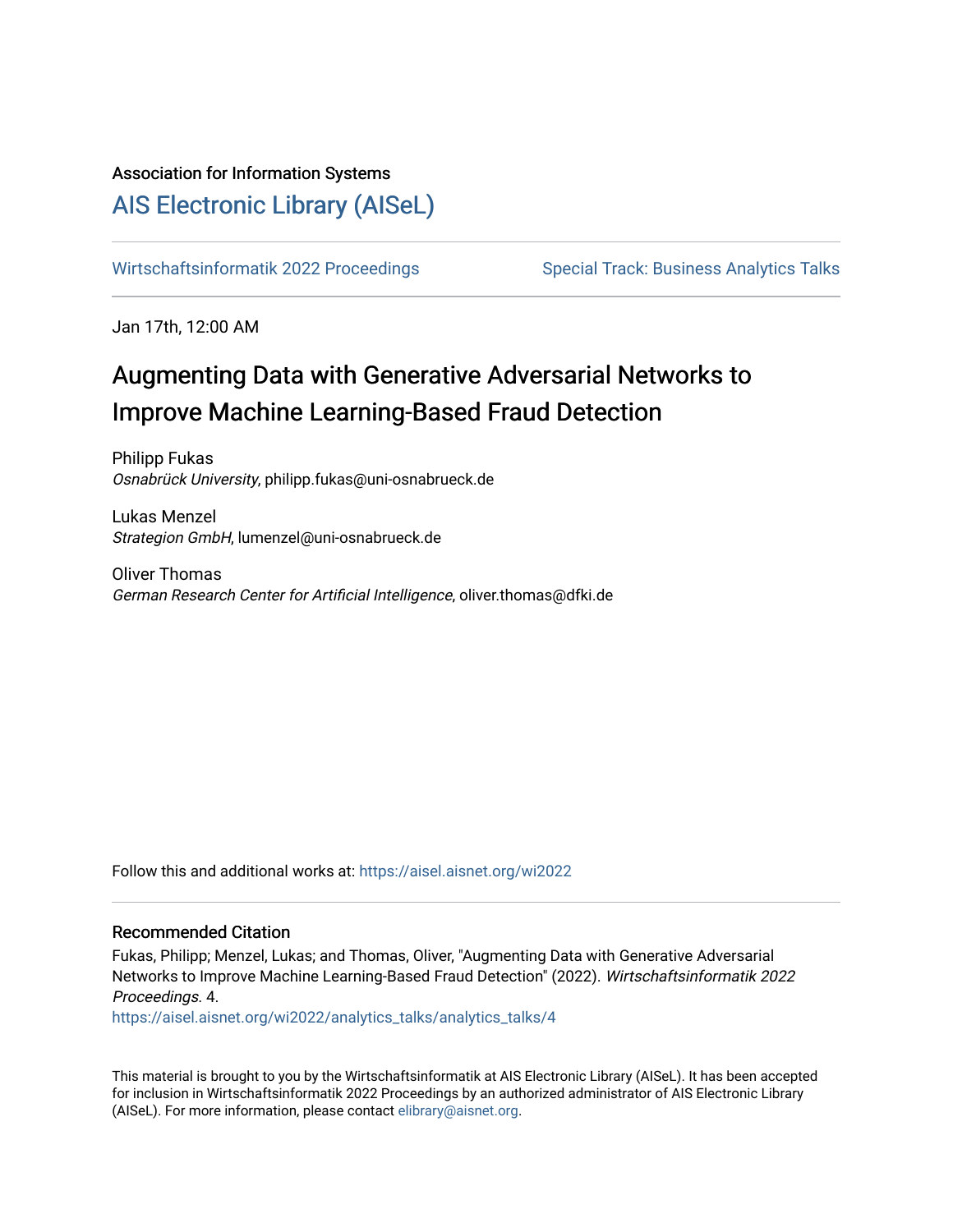## **Augmenting Data with Generative Adversarial Networks to Improve Machine Learning-Based Fraud Detection**

Philipp Fukas<sup>123</sup>, Lukas Menzel<sup>1</sup>, and Oliver Thomas<sup>12</sup>

<sup>1</sup> Osnabrück University, Osnabrück, Germany {philipp.fukas,lumenzel,oliver.thomas}@uni-osnabrueck.de <sup>2</sup> German Research Center for Artificial Intelligence, Osnabrück, Germany {philipp.fukas,oliver.thomas}@dfki.de <sup>3</sup> Strategion GmbH, Osnabrück, Germany philipp.fukas@strategion.de

**Abstract.** While current machine learning methods can detect financial fraud more effectively, they suffer from a common problem: dataset imbalance, i.e. there are substantially more non-fraud than fraud cases. In this paper, we propose the application of generative adversarial networks (GANs) to generate synthetic fraud cases on a dataset of public firms convicted by the United States Securities and Exchange Commission for accounting malpractice. This approach aims to increase the prediction accuracy of a downstream logit, support vector machine (SVM), and eXtreme Gradient Boosting (XGBoost) classifier by training on a more well-balanced dataset. While the results indicate that a state-of-the-art machine learning model like XGBoost can outperform previous fraud detection models on the same data, generating synthetic fraud cases before applying a machine learning model does not improve performance.

**Keywords:** Machine Learning, Fraud Detection, Data Augmentation, Generative Adversarial Networks, Financial Auditing

#### **1 An Introduction to Machine Learning-Based Fraud Detection**

To this date, financial fraud remains notoriously hard to detect and still requires a lot of manual forensic accounting work to be successfully uncovered. To reduce the amount of manual labor needed and to guide financial auditors, numerous artificial intelligence and machine learning (ML) methods such as decision forests or artificial neural networks have been applied to the fraud detection as well as the auditing domain [1–3]. But the difficulty of financial fraud detection still lies within the severe class imbalance that most real-world datasets are afflicted with because ML algorithms work best with large and equal observation amounts of each class to be predicted [4, 5]. To reduce dataset imbalance various methods such as synthetic minority oversampling technique (SMOTE), random undersampling (RUS), or random oversampling exist [4, 6]. Technically, GANs are not a direct method to handle imbalanced datasets, but their unique properties allow the generation of synthetic data for underrepresented classes [7]. Thus, GANs have recently shown promising results for reducing dataset imbalance

<sup>17</sup>th International Conference on Wirtschaftsinformatik, February 2022, Nürnberg, Germany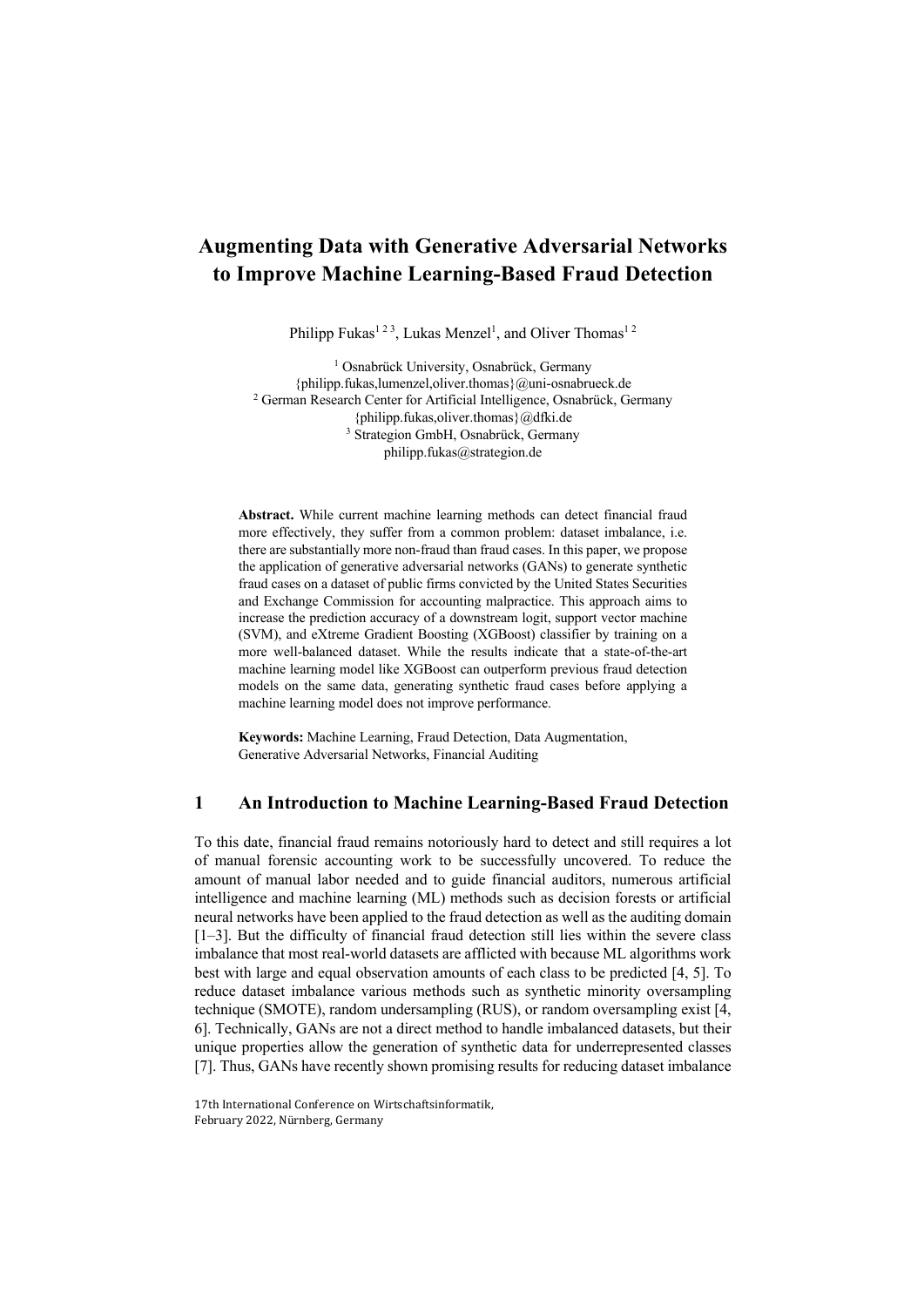in credit card and telecom fraud detection [8, 9]. But so far, GANs have not been applied specifically to the domain of financial statement fraud and therefore, this paper provides the first empirical evidence of whether modern data augmentation methods like GANs can improve financial statement fraud detection performance.

#### **2 Technical Setup of the Financial Fraud Detection Pipeline**

In our fraud detection pipeline, two different discriminators operate (cf. Figure 1). The first is the discriminator within the GAN, which distinguishes whether the examples produced by the GAN's generator are real or synthetic fraud cases. The second is the classifier, whose task is to distinguish between fraudulent or non-fraudulent cases. The GAN is then trained to generate realistic fraud cases, which are merged with the training data. Our GAN implementation uses the open-source *CTGAN* package of Xu et al. [7].



**Figure 1.** GAN and classifier training framework

To evaluate whether GANs can improve financial fraud detection performance, three logit models comparable to Dechow et al. [10], one SVM model corresponding to Cecchini et al. [11], and two state-of-the-art XGBoost models comparable to Bao et al. [12] were constructed. The in total six fraud detection models are trained on samples of publicly traded U.S. firms over the years 1991-2008. The raw data is based on publicly available financial data from financial statements featuring over 146.000 observations, but less than 1% of these are flagged as fraudulent firm-years [12]. Based on this raw data, three different sets of financial variables, that were previously identified by experts in fraud detection research, were created for the different models [10, 12]: (1) 28 raw data items used by one Logit, one SVM, and one XGBoost model, (2) a set of 14 ratio variables constructed from the raw data used by one logit model, and (3) the combined full set of 42 raw and ratio variables used by one logit and one XGBoost model. The classifiers are trained on the years 1991-2001 and tested on the years 2003- 2008 to preserve the intertemporal nature of fraud detection. The GAN was also exclusively trained on all fraudulent firm-years in the period 1991-2001 to generate synthetic fraud cases. The model evaluation metrics area under the curve (AUC) [13] and normalized discounted cumulative gain (NDCG $Q$ k) [14] were also replicated from Bao et. al. [12]. For finding the optimal hyperparameters the classifiers are tuned using 3-fold cross-validation on a holdout validation set. The classifiers trained on the training set without adding synthetic fraud cases act as a baseline whereas the effect of the synthetic fraud cases is assessed by injecting fraud cases generated by the GAN trained on either 14, 28, or 42 variables into the real training data yielding in training datasets with a 1%, 2%, 5%, 10% and 20% fraud to non-fraud ratio.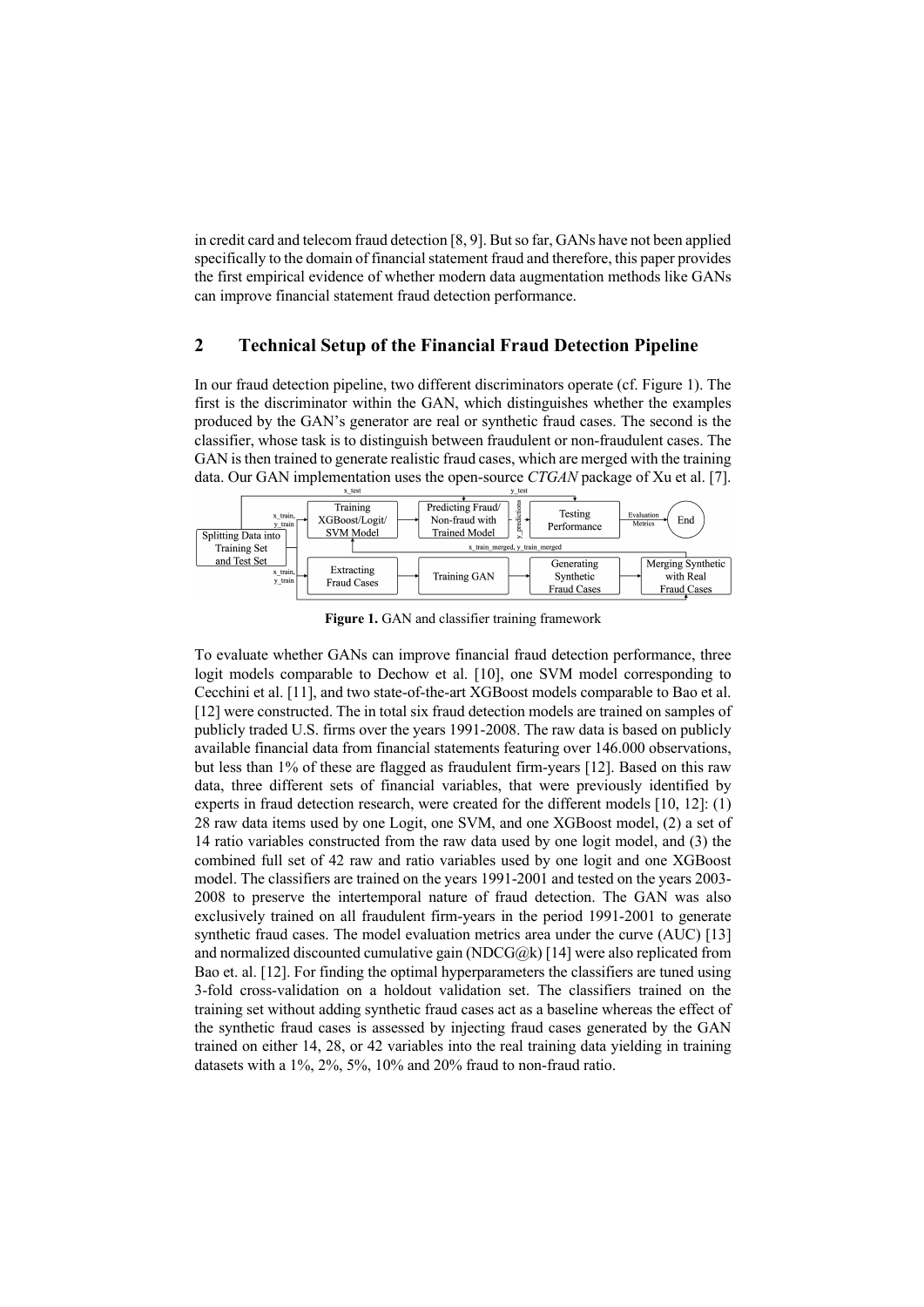| Classifier         | Training set fraud | Performance Metrics on the test set 2003-2008 |                       |          |           |
|--------------------|--------------------|-----------------------------------------------|-----------------------|----------|-----------|
|                    | percentage         | <b>AUC</b>                                    | $NDCG(\hat{\omega})k$ | Recall   | Precision |
| $XGB-28$           | Baseline           | 0.761                                         | 0.050                 | 5.36%    | 3.98%     |
| $(28 \text{ raw})$ | $1\%$              | 0.604                                         | 0.014                 | 1.53%    | $1.14\%$  |
| data items)        | $2\%$              | 0.621                                         | 0.025                 | 2.68%    | 1.99%     |
|                    | $5\%$              | 0.660                                         | 0.021                 | 2.30%    | $1.70\%$  |
|                    | 10%                | 0.580                                         | 0.021                 | 2.30%    | 1.70%     |
|                    | 20%                | 0.589                                         | 0.004                 | 0.38%    | 0.28%     |
| $XGB-42$           | Baseline           | 0.735                                         | 0.043                 | $4.60\%$ | 3.41%     |
| $(28 \text{ raw})$ | $1\%$              | 0.740                                         | 0.047                 | 4.98%    | 3.98%     |
| data items         | $2\%$              | 0.727                                         | 0.050                 | 5.36%    | 3.98%     |
| $+14$ ratio        | $5\%$              | 0.718                                         | 0.039                 | 4.21%    | 3.12%     |
| variables)         | 10%                | 0.731                                         | 0.039                 | 4.21%    | 3.12%     |
|                    | 20%                | 0.725                                         | 0.043                 | 4.60%    | 3.41%     |

#### **3 Results of the Financial Fraud Detection Pipeline**

**Table 1.** Out-of-sample performance metrics of the best performing models

Our results show that all logit models outperform the SVM model. Most notably, our state-of-the-art XGBoost models outperform the RUSBoost model by Bao et al. [12] as well as all other logit and SVM classifiers. Therefore, only the results of the XGBoost models will be presented (cf. Table 1). The best performing XGBoost model trained on 28 raw financial variables has an AUC of 0.761 while the RUSBoost achieved an AUC of 0.725. NDCG@k is within a similar range at 0.050 (XGBoost) vs. 0.049 (RUSBoost). Likewise, the XGBoost algorithm trained on all 42 variables also outperforms previous attempts with an AUC of 0.735 vs. 0.696 and an NDCG@k of 0.043 vs. 0.035. Thus, employing the most recent ML models can indeed advance results for financial fraud prediction. Analogous to previous results, the addition of 14 financial ratios to the 28 raw data items does not induce a better classification performance [12]. Contrarily, there is no statistically significant evidence that augmenting the dataset with synthetic fraud cases generated by a GAN can improve the classification results. At any given synthetic fraud percentage, all classifiers either achieve similar or worse classification results when measured by AUC or NDCG@k. Notably, the classification performances of all six models are deteriorating with a rising percentage of generated fraud cases, suggesting a negative impact on the classifier.

#### **4 Discussion and Conclusion**

This paper provides the first empirical evidence of GANs applied specifically to the domain of financial statement fraud. While our XGBoost can outperform previous fraud detection models on the same data, the generation of synthetic fraud cases before applying a ML model conversely does not improve the performance. This might be because either the classifiers do not profit from the additional fraud cases or the GAN is not able to generate realistic fraud cases. Our further analyses with different similarity